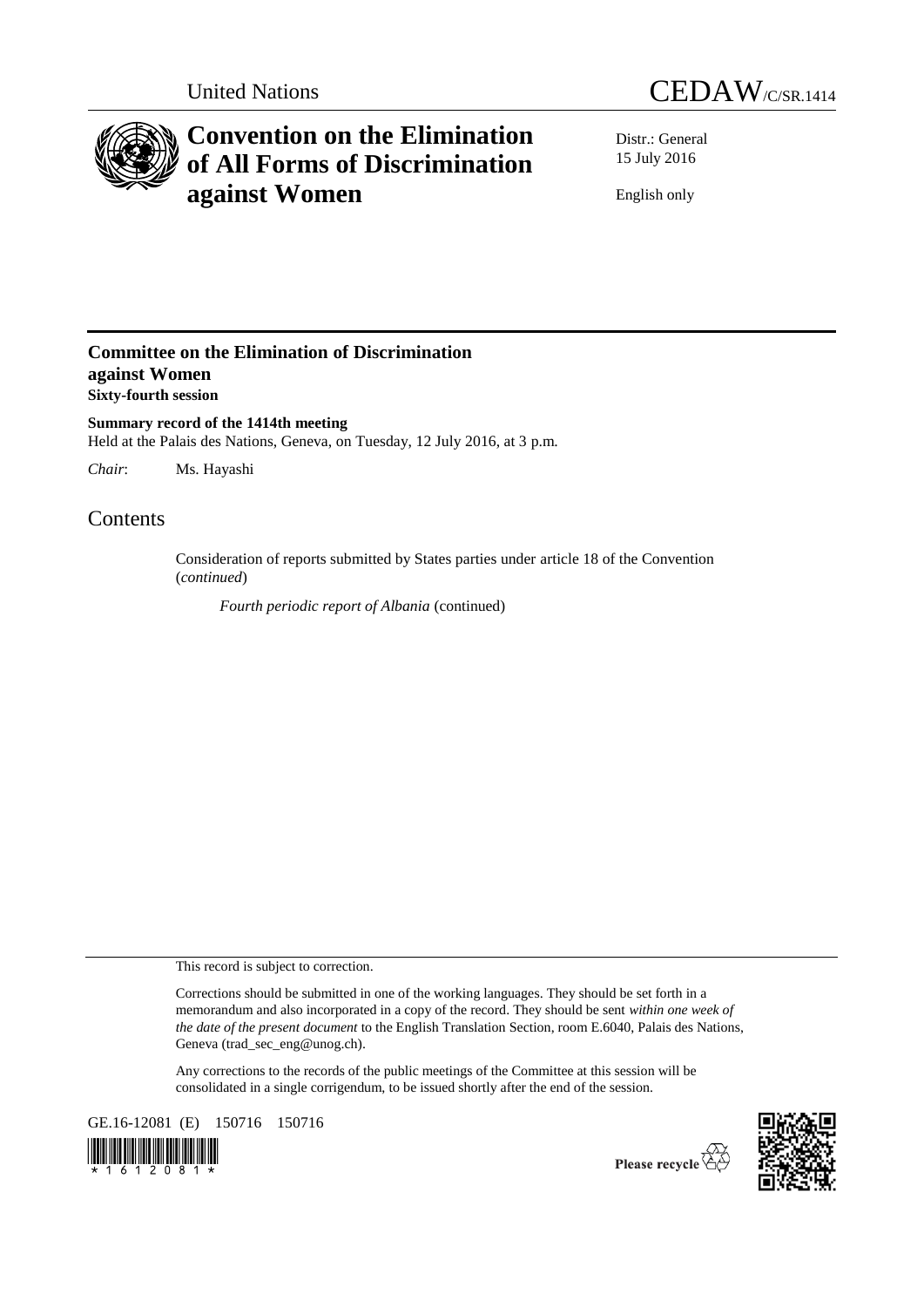*The meeting was called to order at 3 p.m.*

**Consideration of reports submitted by States parties under article 18 of the Convention** (*continued*)

*Fourth periodic report of Albania* (continued) (CEDAW/C/ALB/4; CEDAW/C/ALB/Q/4 and Add.1)

1. *At the invitation of the Chair, the delegation of Albania took places at the Committee table*.

#### *Articles 7 to 9*

2. **Ms. Ameline** said that, while the State party had made progress in terms of increasing women's participation in political and public life, legislative reforms alone were not sufficient; a more systematic, methodological approach with clear objectives as well as awareness-raising campaigns was required. She asked what concrete measures had been taken to ensure that there was a gender balance on party lists at all levels of politics and in decision-making posts; whether a transparent, corruption-free appointment process for recruitment to the civil service was in place to increase women's representation at all levels of government; and what steps had been taken to foster the participation of Roma and Egyptian women, women with disabilities and rural women in political and public life.

3. **Ms. Xhafaj** (Albania) said that in general there had been an upward trend in terms of women's participation in political and public life in Albania, including in the diplomatic service and the police force, as was borne out by the information provided in paragraph 10 of the replies to the list of issues (CEDAW/C/ALB/Q/4/Add.1). The Government was committed to further increasing women's involvement in all sectors through the implementation of specific measures, in particular to facilitate rural women's contribution to political and public life. The possibility of introducing a quota of 50 per cent representation for each gender on candidate lists for the 2017 parliamentary elections, in line with the practice adopted for the recent municipal elections, was under consideration. While barriers to the participation of Roma and Egyptian women and women with disabilities admittedly remained, women from all walks of life had the right to join a political party and stand for election. The Government recognized, however, that more needed to be done to promote greater representation of minority groups.

### *Articles 10 to 14*

4. **Ms. Ameline**, commending the State party's concerted efforts to reduce illiteracy, said she hoped that further measures would be implemented to take literacy rates higher still. In that connection, she wished to know what action the Government intended to take to ensure that Roma children were not left behind. She asked what steps had been taken, or were envisaged, to increase the education budget and reduce disparities in school infrastructures and the quality of teaching, particularly in remote, rural areas; what provision had been made to facilitate access to education for children with disabilities; and whether school fees were a barrier to education, particularly for children in situations of poverty, some of whom were living in State institutions, such was their family's dire economic circumstances.

5. In view of the new opportunities arising in Albania as a result of increased tourism and its expanding technology sector, she would be interested to know whether girls were being offered careers advice that enhanced their prospects of gaining employment in those burgeoning areas of activity. She was concerned that girls were still subjected to harmful practices, such as early and forced marriage, which prevented them from fully enjoying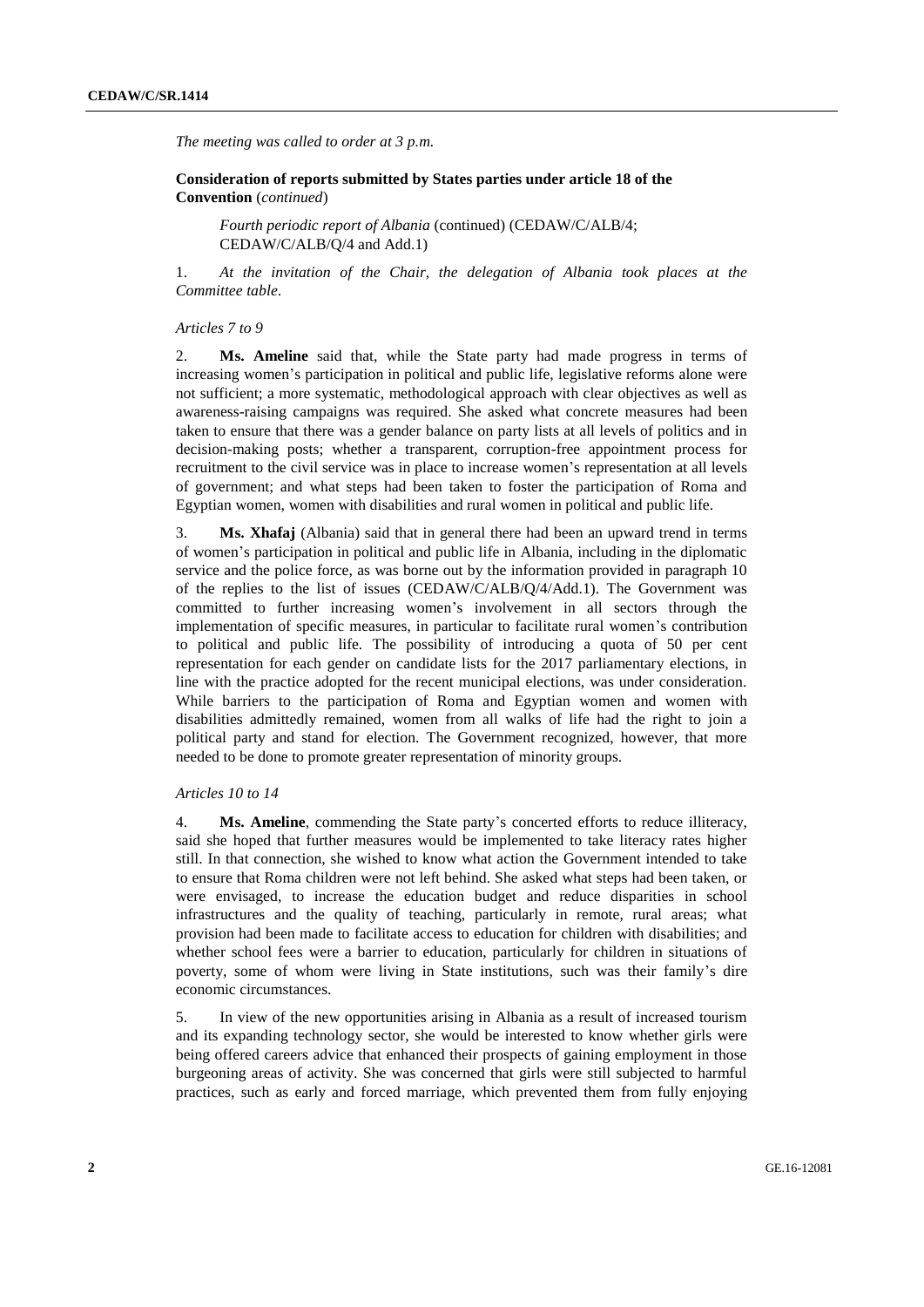their right to education, and she urged the Government to do more to ensure that all children were protected.

6. **Mr. Bruun** said that, while the State party was to be commended on the introduction of new labour-related legislation, he would appreciate the delegation's comments on reports that the legislation in question was not being fully implemented and that women were not receiving their full pay and entitlements. He also wondered whether there were plans to increase the minimum wage, which was well below the family poverty threshold. Noting the significant reduction in the gender pay gap achieved over the past decade, he asked how the State party had accomplished such a feat, given that the pay gap remained a major problem in so many countries, and what it was doing to remedy the situation in those sectors where considerable wage gaps persisted. Noting also that there continued to be a lack of data on women's employment, and that what data existed were often contradictory, he wondered what measures had been taken, or were envisaged, to improve data collection and ensure that minorities were properly represented in the figures.

7. He would like to know whether women working in the informal economy were entitled to basic social benefits and how the Government intended to facilitate their transition from informal to formal employment. He noted with concern that there had been an increase in the unemployment rate for women for the period 2014-2015, while men's unemployment had decreased. That trend was particularly troubling in view of the fact that women's participation in the labour force was already low, at around 50 per cent, and he wondered what measures were envisaged to promote women's employment. Lastly, he wished to know whether the contribution to the economy made by the large number of Albanian citizens working abroad had been analysed from a gender perspective.

8. **Ms. Chalal** said that she wished to know what measures had been taken, or were envisaged, to eliminate the disparities between women and men and between rural and urban areas in terms of access to health-care services, particularly sexual and reproductive health services. In that connection, she wondered what action the Government intended to take to remove the barriers to enjoyment of the right to health that were faced by Roma and Egyptian women, women with disabilities and women in remote, rural areas. She would also be interested to know the root causes of the State party's high abortion rate; whether the national strategy on securing contraceptives had been implemented; and, if so, what human and financial resources had been allocated. In the light of the increase in mother-tochild HIV transmission, she asked what resources had been assigned to the national preventive programme and whether the efficacy of the programme had been evaluated.

9. She would also like to know whether there were plans to increase the health-care budget, which was currently just 2.6 per cent of gross domestic product (GDP), in order to facilitate the attainment of women's health objectives; whether well-equipped geriatric centres were available in the State party and, if so, how many there were and where they were located; whether civil society was involved in the drafting of health policies and legislation; whether any monitoring activities had been carried out in application of Minister of Health Order No. 421/01.10.2014 on oversight of health-care institutions, and, if so, what the results had been; and whether any system had been established to monitor the situation of women victims of violence or trafficking who had mental illnesses.

10. **Ms. Xhafaj** (Albania) said that the country had recently implemented its first national plan of action for young persons, which would pave the way for improvements in various areas of life such as education, health and culture. The plan included concrete actions and measurable indicators for the empowerment of young persons, including, in particular, children with disabilities and Roma and Egyptian girls. Girls and young women were also encouraged to undertake volunteer work, which often entailed providing social services for vulnerable groups and people living in remote areas.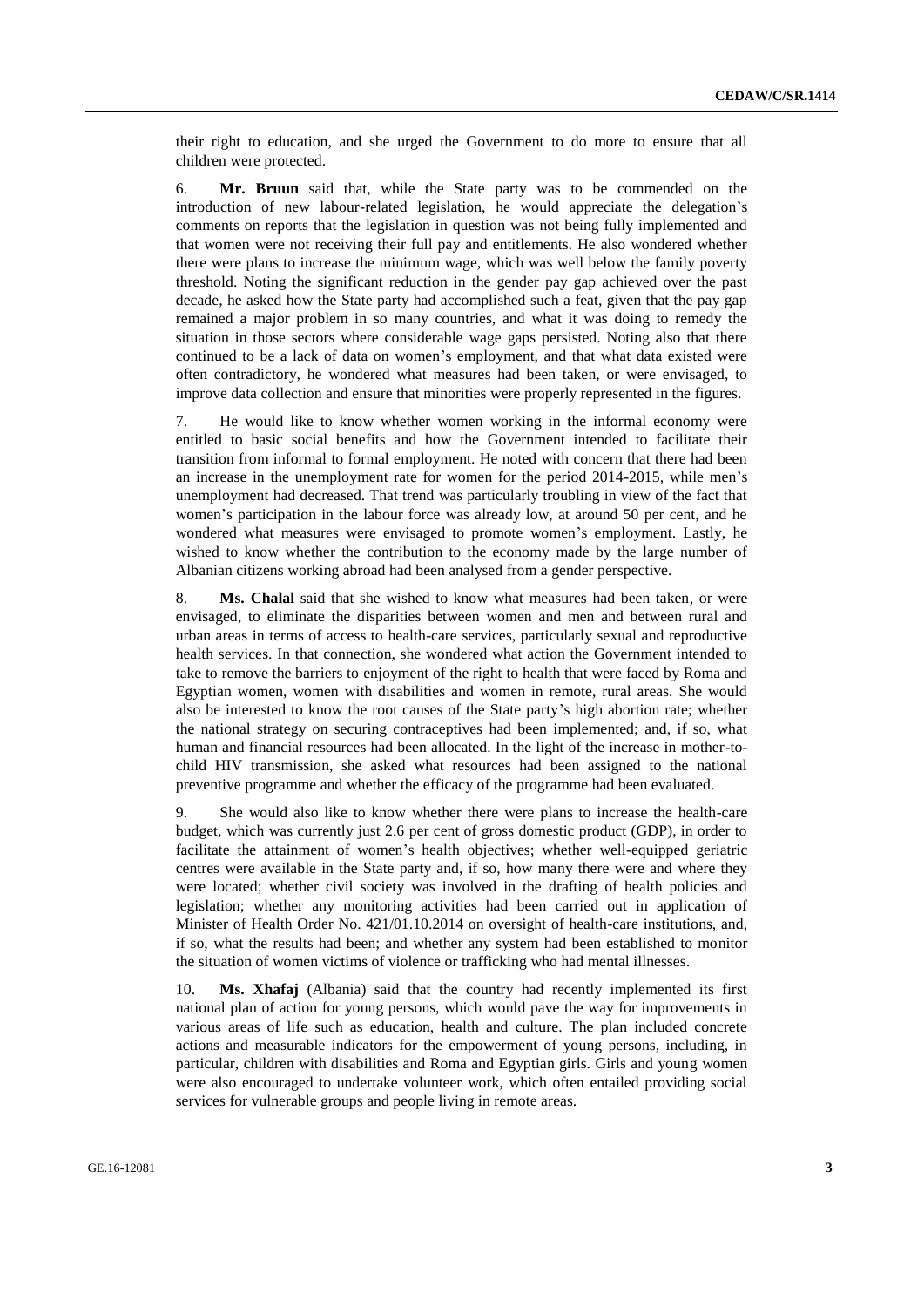11. **Ms. Topulli** (Albania) said it was important to note that the illiteracy rate among children under 10 years old had dipped to less than 3 per cent, an achievement which underscored the Government's commitment and the effectiveness of its literacy strategies. Raising the quality of education was a priority area for the Ministry of Education, and the State had taken part in the Organization for Economic Cooperation and Development (OECD) Programme for International Student Assessment for the period 2011-2014 as a means of identifying areas for improvement. Efforts to facilitate access to education for children living far from their place of schooling included the payment of travel expenses, while measures to reduce the dropout rate among Roma and Egyptian girls included fee reductions, summer camps and a "second chance" programme that offered additional classes to girls to enable them to complete their compulsory education. Awareness-raising campaigns to highlight the risks associated with early marriage had also been carried out in Roma and Egyptian communities.

12. The number of children with disabilities enrolled in public schools for the 2015/16 academic year was 3,500, which represented an increase of 10 per cent over the previous year. The Ministry of Education and Sports had issued instructions for the recruitment of 115 special education teachers to assist classroom teachers with pupils who had disabilities. Although primary and secondary public education was free of charge, tuition fees were charged for university and other tertiary forms of education. University admission quotas for students from the Roma and Egyptian communities were decided each year by the Cabinet prior to the commencement of the academic year, and such students paid no tuition fees for bachelor's degree programmes and 50 per cent of the fees for master's degree programmes.

13. The subject of early marriage was included in the life skills modules of the secondary school syllabus, which also included sex education. A memorandum of understanding had been signed with the United Nations Population Fund to conduct a pilot project in several cities to train teachers in sexual and reproductive health, which, if successful, would be expanded to other cities in Albania.

14. **Ms. Xhafaj** (Albania) said that the Government was moving towards the deinstitutionalization of children deprived of a family environment, particularly those placed in residential institutions owing to their parents' indigence. Measures adopted included finding foster families for such children and offering biological mothers the employment and services they needed in order to take care of their children.

15. **Mr. Kuka** (Albania) said that the overall number of students enrolled in the 42 vocational training institutes in Albania had increased considerably in recent years. As of 2013, vocational training and education had been placed under the responsibility of the Ministry of Social Welfare and Youth. Efforts to improve the sector included restructuring vocational training institutes, updating curricula, improving school infrastructures and establishing closer ties with business and industry. Many institutes had been twinned with prestigious vocational training institutes in other countries, which had served to enhance their reputation and increase demand for enrolment. Such schools were free of charge for students from the Roma and Egyptian communities.

16. According to official statistics, the wage gap between men and women had decreased from 35 per cent in 2005 to 6.9 per cent in 2015, the latter figure being based on gross wages registered by the tax service and obtained from the structural survey carried out by the Institute of Statistics. The main explanation for the decrease was that wages in the education and health sectors, where women accounted for 70 per cent of workers, had increased by more than 200 per cent in the past four years, whereas wages in other sectors had gone up by only 70 per cent during that period. Another factor was the higher number of women in management and policymaking positions and the corresponding increase in their wages. The methodology used to determine the 6.9 per cent figure had been based on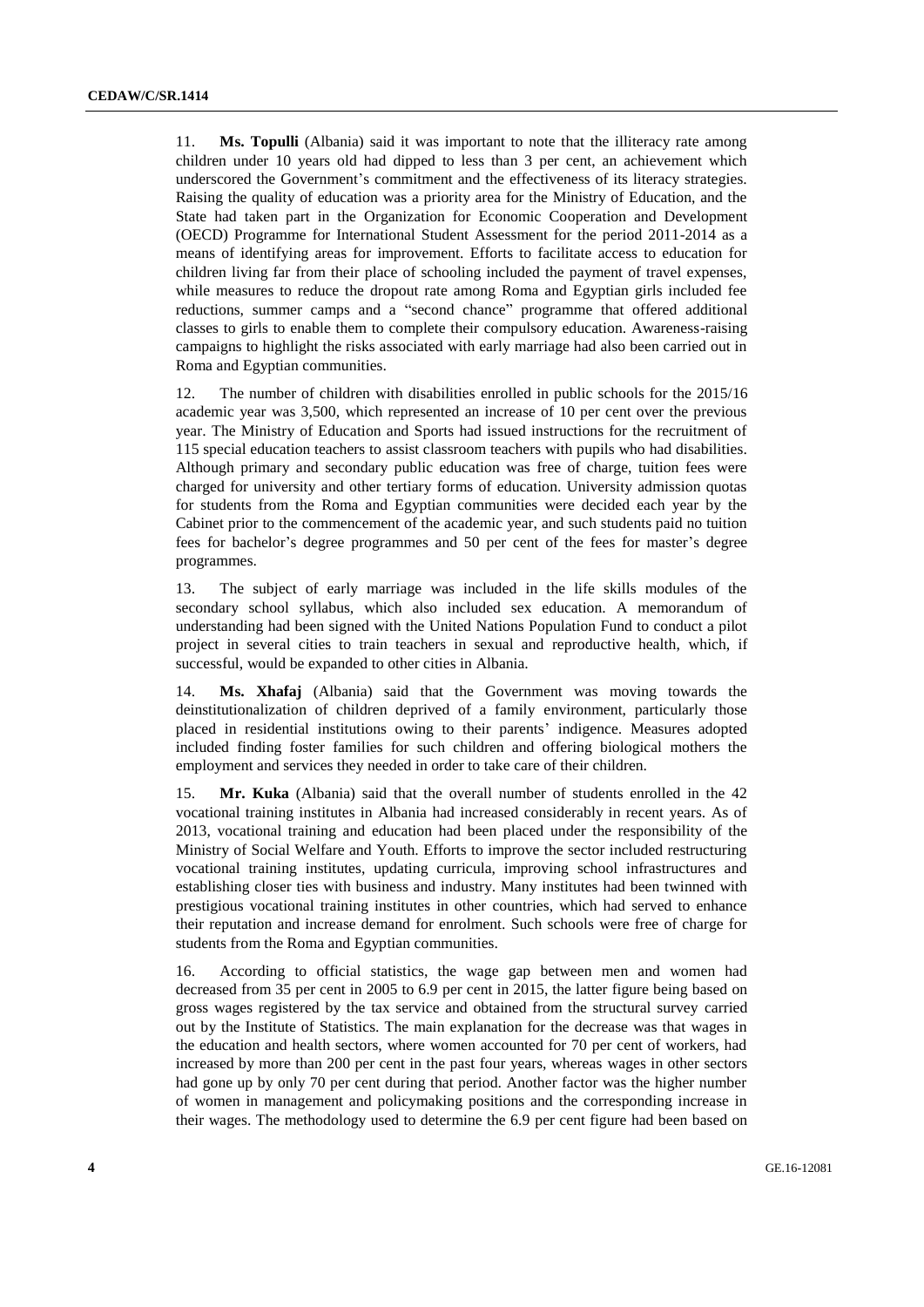a comparison of the average gross salaries of men and women in various economic sectors throughout the country.

17. The Government had set up a number of mechanisms at the ministerial level to ensure compliance with its obligations under the International Labour Organization (ILO) Equal Remuneration Convention, 1951 (No. 100). In calculations to determine work of equal value within the public sector, the Government used a method approved by ILO that was based on job descriptions prepared by a special government body. Many large private sector corporations also used that method, but smaller businesses were unable to do so because they lacked standard job descriptions. No structure for making such calculations had been set up in the private sector.

18. **Ms. Galanxhi** (Albania) said that the Government would provide the Committee with information on women's employment based on quarterly labour force surveys and the annual labour market report produced by the Institute of Statistics. Although the Institute had collected updated information on Roma women in the latest household census, its current methodology did not allow for disaggregation of the data on that basis and a new statistical programme would need to be developed for that purpose. The Government would also provide information concerning remittances from Albanian female migrant workers.

19. **Mr. Barjaba** (Albania) said that a range of new health-care policies and programmes and a major reform of the health-care system had improved access to health care for women and girls. Progress had also been made in eliminating corruption in the health sector, as well as in reaching the goal of universal health-care coverage. In the past two years, a mobile mammography unit had made it possible to screen around 2,500 women in rural areas. All women and girls in the country had access to free contraceptives through the public health-care system and from certain civil society organizations.

20. The total number of abortions in Albania had decreased steadily in recent years. Abortions could be carried out only in public or private maternity hospitals, as private clinics were no longer licensed to perform them. The Ministry of Health had prepared a protocol on safe clinical abortion practices. Although there was no direct data on the level of selective abortion in Albania, figures showed that the ratio of boys to girls had consistently decreased in recent decades and was now reasonably balanced.

21. Health expenditure in 2016 was at its highest level for 25 years, accounting for approximately 12.8 per cent of GDP, and funds allocated to HIV/AIDS programmes would be increased by \$5 million over the next three years. Women from minorities were the direct beneficiaries of free primary health-care programmes and services and received medication at discounted prices, while uninsured women received all health-care services at discounted prices. Representatives of civil society and professional organizations contributed to the preparation of legislative proposals and budgeting policies. In order to improve their efficiency, hospitals were required to undergo an accreditation procedure and to implement drug protocols and clinical management guidelines. One reflection of improved efficiency was that waiting times for certain hospital procedures, notably those for cardiac patients, had been reduced.

22. **Ms. Galanxhi** (Albania) said that the Institute of Statistics was planning a demographic health survey whose results would be included in the State party's next periodic report.

23. **Ms. Xhafaj** (Albania) said that amendments incorporated into the Social Insurance Act in July 2014 provided for the payment of a special pension to all persons above the age of 70, irrespective of gender, who had resided in Albania for the past five years and who did not satisfy eligibility conditions for the receipt of a regular pension. In 2015, 1,628 elderly women had received such pensions.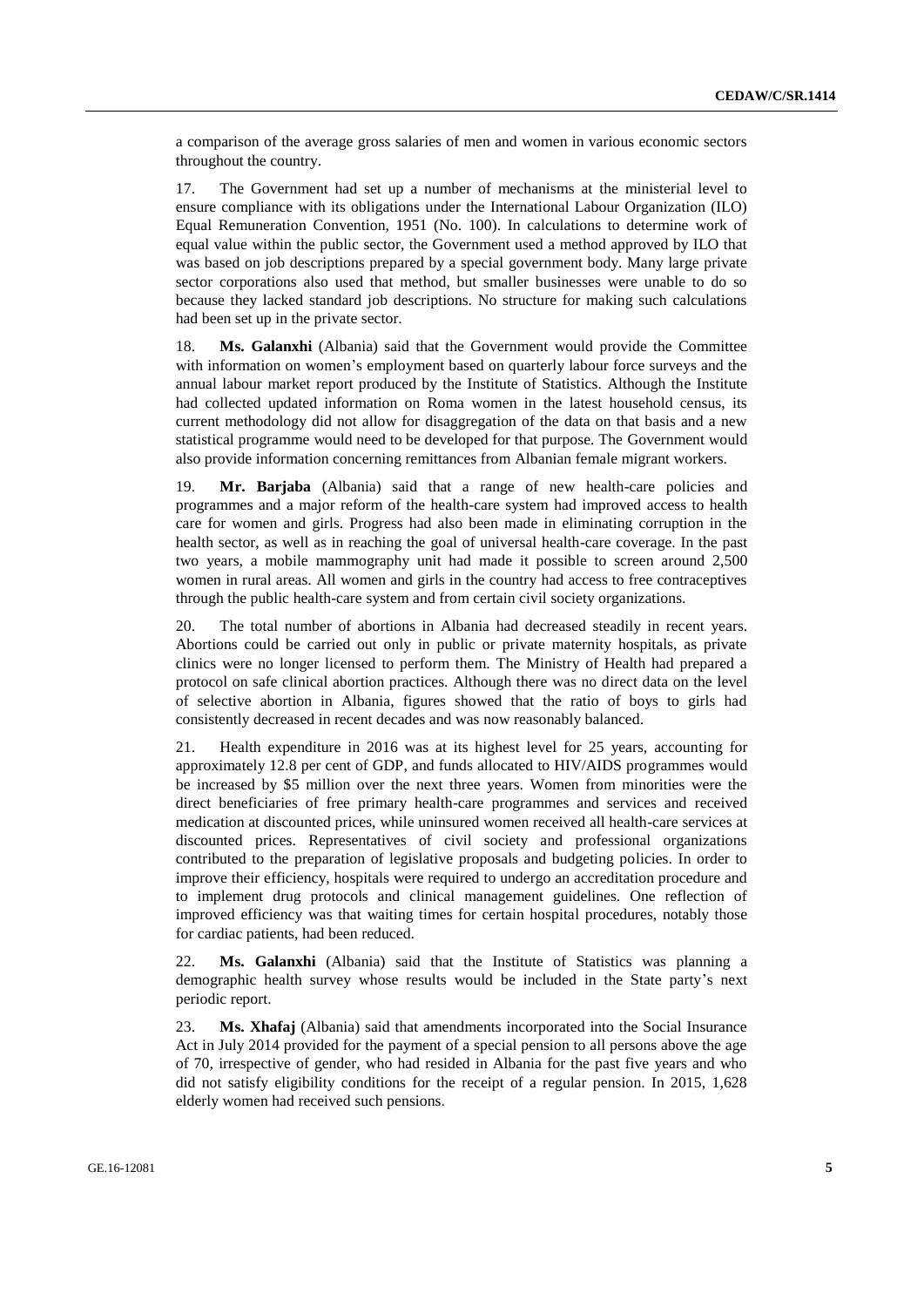24. **Ms. Ameline** asked whether the harmful practice of blood feuds, which prevented certain children from attending school, still existed.

25. **Ms. Topulli** (Albania) said that the blood feud phenomenon still existed. In the 2014/15 school year, 16 schoolchildren had been affected, while, in 2015/16, only 5 had been affected. The Ministry of Education, in cooperation with regional authorities, had developed a programme whereby a team of 10 university-trained teachers homeschooled children whose families had been isolated as a result of a blood feud.

26. **Ms. Pomeranzi** said that she would like to have more information on the criteria used to provide social assistance services in the 61 municipalities of the country, and in particular, on the criteria used to provide social housing for women belonging to vulnerable groups. She requested an explanation and a critical analysis of the practices of the Aluizni Agency (the Agency for the Legalization, Urbanization and Integration of Informal Zones and Buildings), which reportedly stood in clear violation of laws that required property to be registered in the names of both married spouses, and not only in that of the male spouse. She asked what measures the State envisaged taking to remedy that situation, including action to monitor implementation of the law at the local level and organize campaigns, especially in rural areas, to make women aware of their rights.

27. **Ms. Jahan** asked what concrete measures the State party had taken to ensure the incorporation of a gender perspective in all agricultural and rural development policies, strategies and programmes, including the rural development programme for the period 2014-2020, and thus to allow rural women to become stakeholders, decision makers and beneficiaries, notably through the use of targeted benchmarks for specific minority groups. Had any evaluation been carried out, using data disaggregated by gender, age and ethnic background, in order to assess the programme's impact?

28. She would be interested to know whether the ILO Decent Work Country Programme for Albania 2016-2020, which would include a gender component in the strategy for addressing undeclared work, placed special emphasis on rural women. She asked how subsidy evaluation schemes that provided support to farms managed by women were monitored, and whether women had sufficient information about such schemes to enable them to access the benefits. What efforts had been made to assist rural women in setting up and promoting production cooperatives and commercial enterprises and to make advisory services available to them?

29. The delegation should explain how the 50 per cent quota for each gender on candidate lists for the recent municipal elections had been implemented, and how compliance with the quota had been monitored, in the light of reports that political parties took advantage of the relevant provision of the Electoral Code by putting women candidates in positions on the list where they had no prospect of winning. She asked what steps were being taken to strengthen the mechanism used to sanction political parties that failed to comply with the law; whether an awareness-raising campaign had been organized to highlight the legal rights of women in rural areas in relation to access to land and property since the issuance of the Committee's most recent concluding observations (CEDAW/C/ALB/CO/3); and what measures had been adopted to improve the collection and reporting of sex-disaggregated data on the implementation of rural development schemes and the impact of temporary special measures to support rural women.

30. **Ms. Xhafaj** (Albania) said that the Government had recently undertaken a major reform of its economic and social assistance services. The legal framework had been strengthened and a computerized registration system had been established to streamline the provision of assistance. An integrated management system had also been set up to verify the data provided by applicants, and both systems would soon be operational throughout the country. Economic grants for families were now paid directly to women, as they were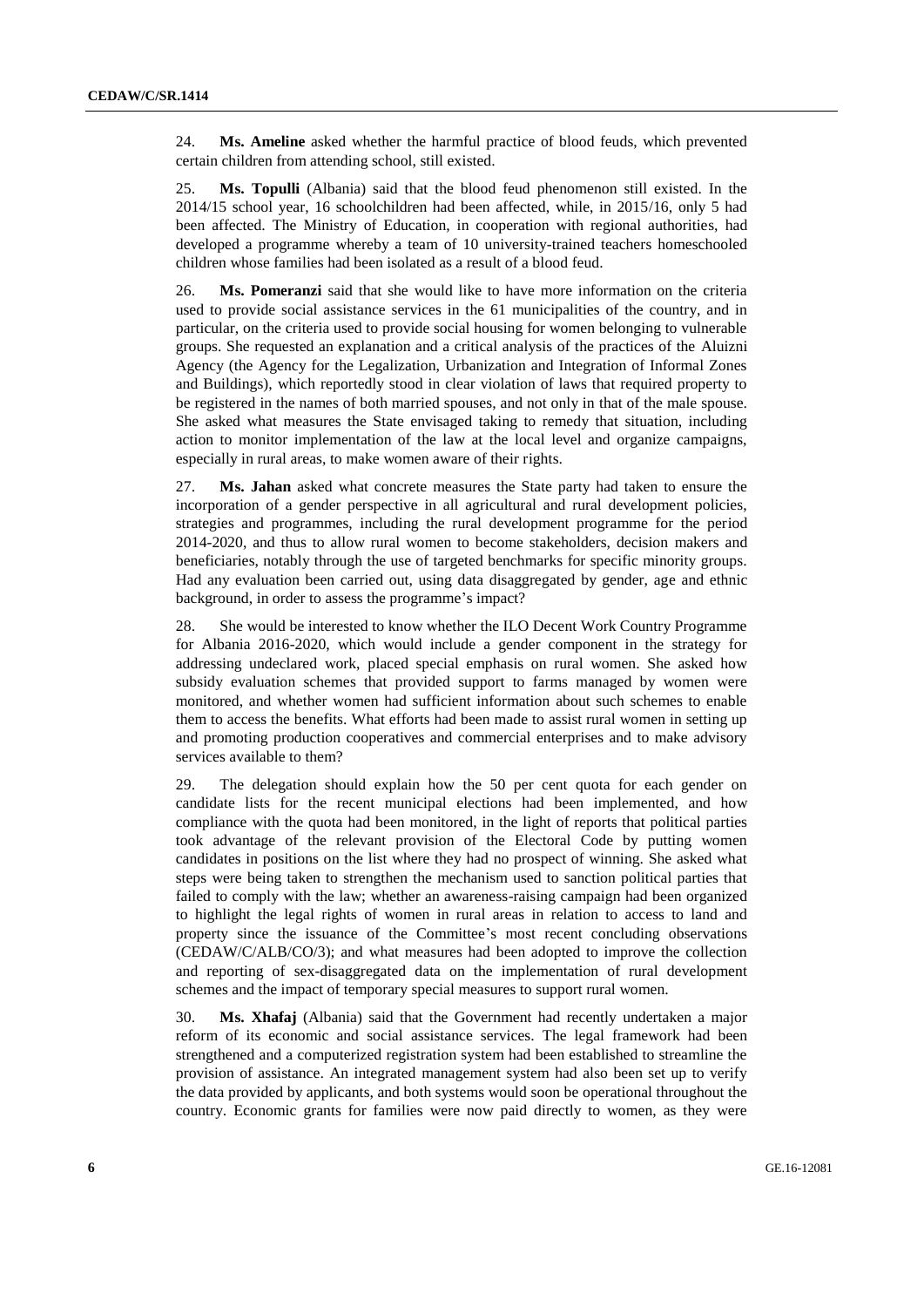better placed to manage the family budget. Spouses in the process of divorce could apply for assistance separately. Children also received assistance for school supplies, school fees and vaccinations, inter alia.

31. **Ms. Meko** (Albania) said that the Ministry of Urban Development was headed by a woman who had been a noted activist for gender equality and the eradication of gender violence and that 75 per cent of the Ministry's staff members were women, and 50 of them occupied senior management positions. Gender was a key factor in decision-making and two important strategic documents on social housing recently adopted by the Ministry the social housing strategy and social housing bill — accorded special attention to women heads of households by providing for special bonuses and immediate grants. Housing conditions for Egyptian and Roma families would also be improved and a project to help orphans, implemented in conjunction with local governments, was envisaged.

32. As far as she was aware, families registered directly with the Aluizni Agency under the name of one family member only. Thus, should a family decide to register its property in the name of the male head of the family, the Agency was obliged to follow its wishes. However, should the family wish to register the property in the name of the female head, the Agency was likewise obliged to do so.

33. **Ms. Xhafaj** (Albania) said that, with support from UN-Women and civil society organizations, the Government had been reviewing legislation governing property rights with a view to facilitating access to ownership for women. The challenges identified as a result of that exercise included a need to amend both the Family Code and the Civil Code in order to guarantee equal ownership rights for women. Once enacted, the amendments would necessitate corresponding changes in the practices of the Aluizni Agency.

34. **Ms. Pomeranzi** asked whether the State party envisaged incorporating a definition of hate crime into the Criminal Code, particularly with a view to protecting lesbian, gay, bisexual and transgender women; whether it intended to draft legislation on the third age; whether it planned to introduce provisions to the Code of Criminal Procedure or the Code of Administrative Procedure that would bring national law into line with the provisions of the Convention on the Rights of Persons with Disabilities; and what standards were applied for the treatment of women in Albanian prisons. She would also like to know whether the Government had monitored the impact on migrant women of the national strategy for the reintegration of returnees and repatriated Albanian nationals, and what legal arrangements were in place for asylum seekers attempting to join relatives in countries of the European Union.

35. **Mr. Manohasa** (Albania) said that the recent amendments to the Labour Code had made its provisions easier to implement. For example, it had been decided that converting annual leave into a salary payment should no longer be possible. Other amendments that had served to simplify gender equality provisions had included improvements to maternity and paternity leave entitlements; the introduction of a clause giving women the option of working reduced hours in the period following childbirth; an express prohibition of discrimination against persons with HIV/AIDS; a ban on sexual harassment; and the transfer of the burden of proof from the complainant to the accused in cases of workplace dispute.

36. **Ms. Grezda** (Albania) said that the number of women entrepreneurs in the agricultural sector had increased by 5 per cent, which was an important indicator of their growing economic power. Support was provided through subsidy schemes, and the grants disbursed to women applicants were generally 10 to 15 per cent higher than those awarded to men. However, with a study by UN-Women having revealed gaps in policies for women and rural development, work was under way to develop a special development programme for rural women which the Ministry of Agriculture, Food and Consumer Protection hoped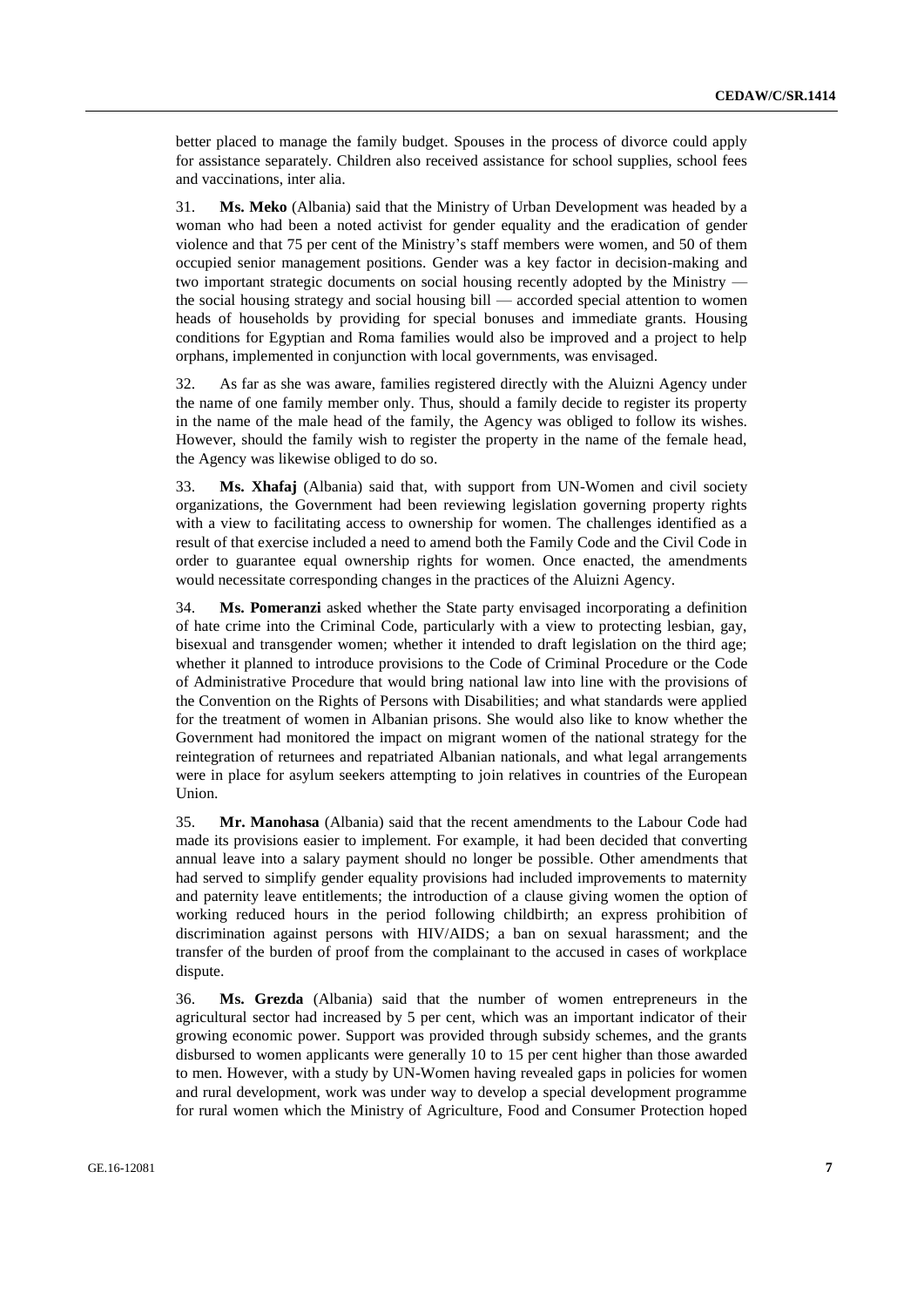to launch in 2017, adding to several existing projects benefiting women in that category that were already administered by the Ministry. The Ministry also provided advisory services for women and was considering establishing a guarantee fund for which women would again be the main target beneficiaries.

37. **Ms. Omuri** (Albania) said that the Ministry of Economic Development, Tourism, Trade and Entrepreneurship ran a support programme for women entrepreneurs and was working to improve the investment climate for women. A national action plan to support women entrepreneurs had been launched, a policy gap analysis had been undertaken with a view to amending relevant legislation and funds had been set up to promote creativity and competitiveness and provide start-up financing for women entrepreneurs. In addition, the Italian Development Cooperation Agency (Cooperazione Italiana allo Sviluppo) was providing support for the creation of small and medium-sized businesses, while the European Bank for Reconstruction and Development had organized a seminar for business women in Tirana, which it planned to repeat in other Albanian cities.

38. **Ms. Xhafaj** (Albania) said that, following recent amendments to the Criminal Code in which sexual orientation had been added to the list of protected characteristics, discrimination on the basis of gender, race, sexual orientation, religious or political affiliation, health status or disability, inter alia, constituted an aggravating circumstance for criminal offences. The dissemination of homophobic materials was also now defined as a crime in the Code.

39. The Government was not currently considering legislation on the third age, since it had recently concluded a reform of pension legislation that covered the same territory. However, it had participated in regional talks regarding the feasibility of formulating a United Nations convention on the rights of older persons. The Ministry of Justice set standards for the treatment of women in Albanian prisons, and the Ministry of Social Welfare and Youth had recently established a framework under which psychologists and social workers were available to assist women detainees.

40. As for women migrants returning from European countries to rejoin their families, the Government believed that economic empowerment was key and that job training was the best means to improve the labour opportunities available to them.

#### *Articles 15 and 16*

41. **Ms. Leinarte** said she wished to point out that, as a result of discriminatory legislation, only 8 per cent of property owners in Albania were women. She would like to know in that regard how a woman's right to own property was protected in a de facto union; how property was divided after the dissolution of such a union; and whether the children of a dissolved de facto union benefited from the same protection as children born to married parents. She would also like to know of any steps being taken to abolish discriminatory patriarchal laws which dictated that wives should inherit only half of the common property upon the death of their husband.

42. She also wished to know what steps had been taken to eliminate early marriage in Albania, which was especially common among the Roma. Since, in accordance with the Family Code, local courts could override the minimum age for marriage, it would be useful to know whether a minimum age in fact existed. More information about Albanian women forced to live in social isolation under the medieval code of Kanun customary law would likewise be appreciated, as would details of any action being taken to put an end to acts of violence and other practices prejudicial to women.

43. **Ms. Xhafaj** (Albania), acknowledging the need to review and amend the Family Code to bring its provisions on marriage, cohabitation, inheritance, property rights, divorce and child custody, inter alia, into conformity with the terms of the Convention, said that